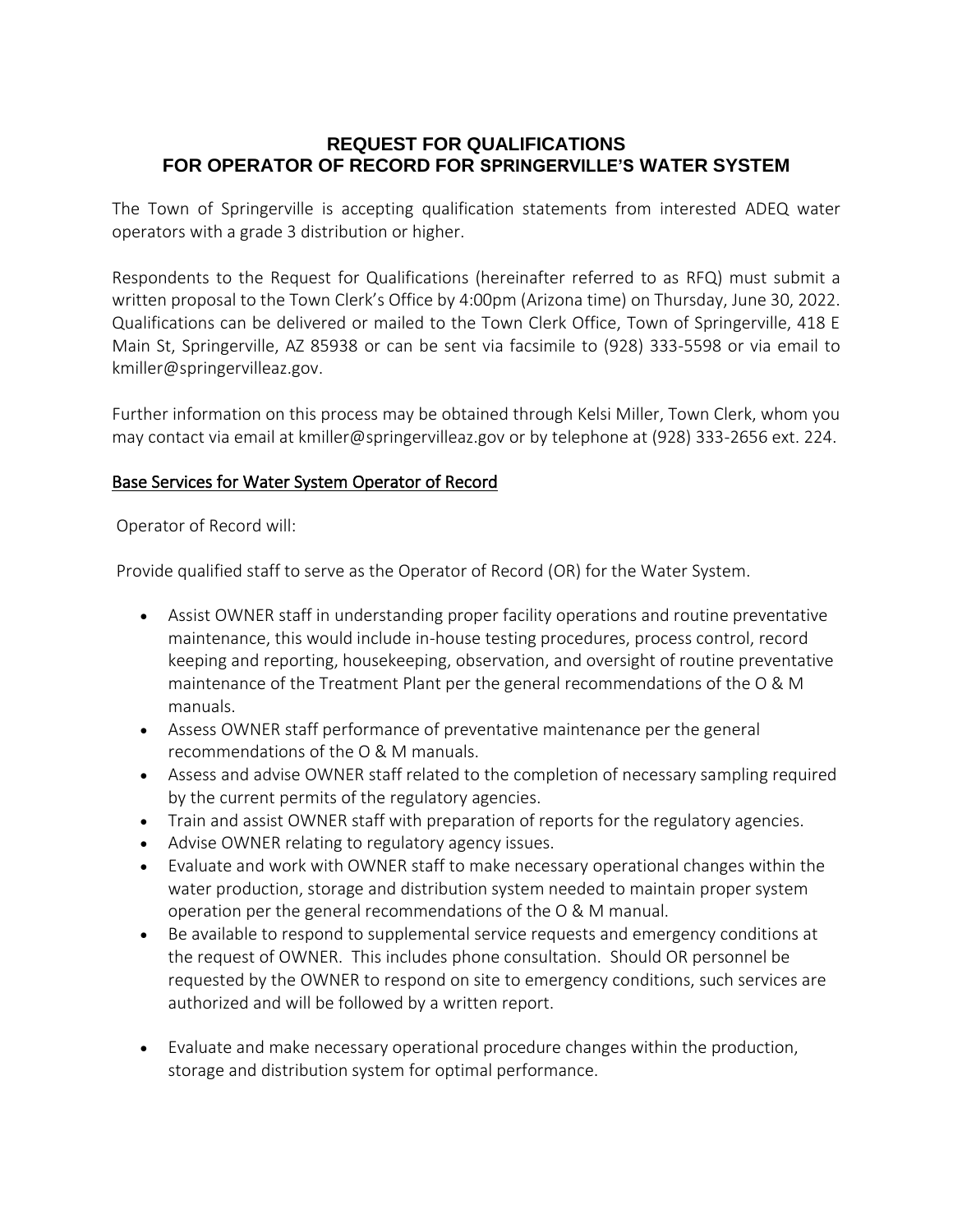• Consult weekly with the designated representative of the OWNER staff to ensure adequate communication.

There may be other areas of support that may be requested of OWNER, the rates for these services will be determined at the time of that need. The fee for any Supplemental Service may be negotiated based upon and hourly rate plus expenses of an agreed upon Lump Sum.

All Supplemental Services will be subject to the terms of this agreement and billed from portal to portal.

## GENERAL TERMS AND CONDITIONS OF CONTRACT

Any Respondent entering into a contract with the Town must agree to a number of general terms and conditions.

1. Compliance with Laws: In performing this contract, Respondent shall comply with applicable laws, ordinances, rules, regulations, and codes of Federal, State and local governments, including, but not limited to, the Arizona Worker's Compensation Act and all Federal and State tax laws. Because respondent will be acting as an independent contractor, the Town assumes to responsibility for Respondent's acts.

The successful Respondent shall comply fully with applicable laws, regulations, and codes governing non-discrimination in public accommodations and commercials facilities including, without limitation, the requirements of the Americans with Disabilities Act and all regulations thereunder.

- 2. Non-Waiver of Liability: The Town of Springerville, as a public entity supported by tax money, in execution of its public trust, cannot agree to waive any lawful or legitimate right to protect the public treasury and the right of the taxpaying public to recover amounts lawfully due it. Therefore, any Respondent submitting a Submittal herein agrees that it will not insist upon or demand any statement whereby the Town agrees to limit in advance or to waive any right the Town might have to recover actual lawful damages in any court of law under applicable Arizona law. The Town may agree to liquidated damages in lieu of certain delay damages.
- 3. Applicable Laws: Any and all legal disputes arising under the contract or out of the RFQ herein shall be tried according to the law of the State of Arizona and Respondent shall agree that the venue for any such action shall be in the State of Arizona, County of Apache.
- 4. Organization Employment Disclaimer: Any contract entered into as a result of this